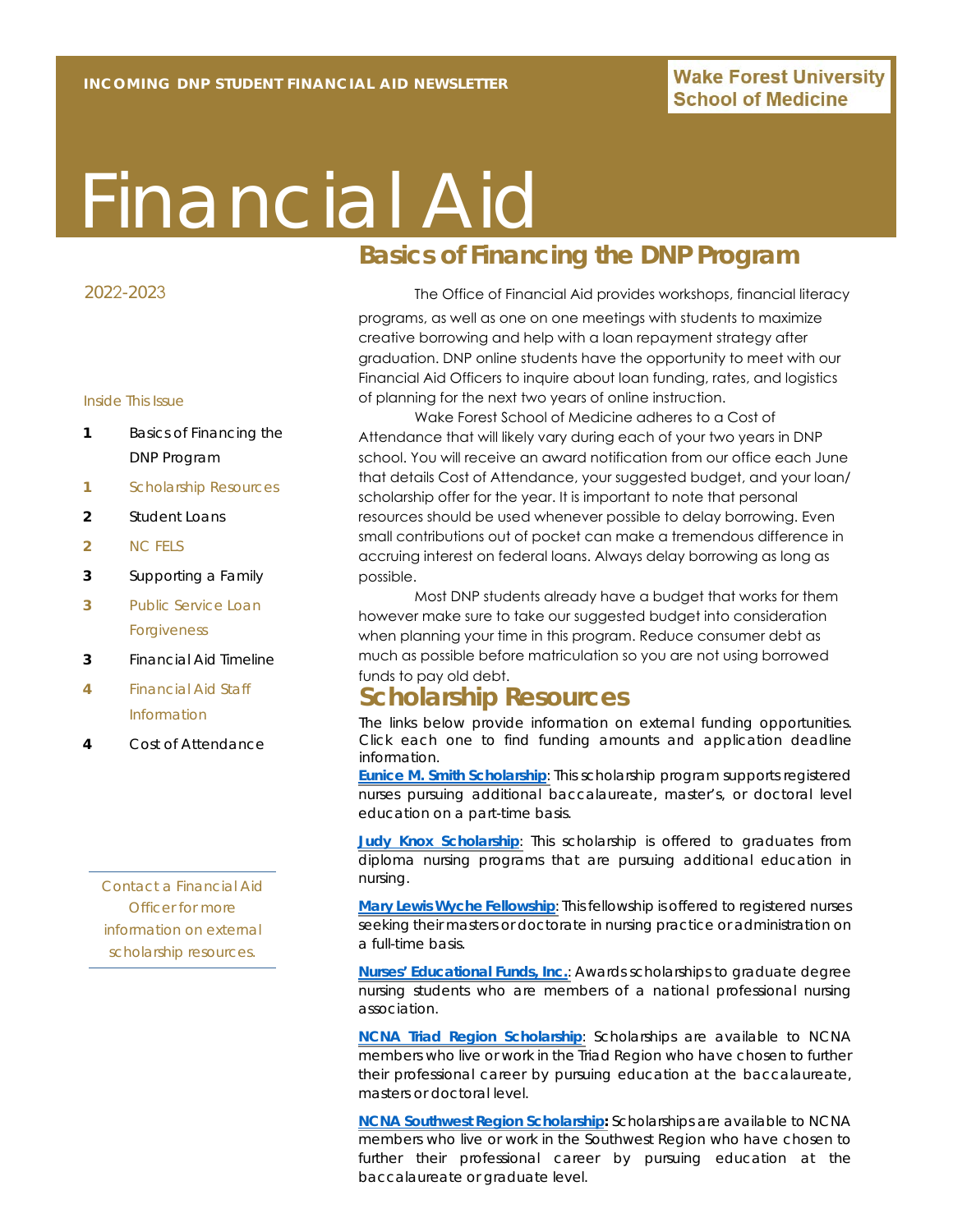# **Student Loans**

**Federal loans** - As a graduate student, you are eligible for federal loans totaling Cost of Attendance by simply submitting a FAFSA each year. Unsubsidized Stafford and Graduate PLUS loans are available to graduate students.

An Unsubsidized Stafford loan has a lower interest rate and origination fee than the Graduate PLUS loan. Our office will ensure you maximize this loan before using the Graduate PLUS loan. For the 22-23 aid year, the Stafford loan will have an interest rate of 6.54% and a 1.057% origination fee. The Graduate PLUS loan will have an interest rate of 7.54% with a 4.228% origination fee.

Federal loans have fixed interest rates. Once set, each individual loan rate will never change. Interest rates are evaluated by the Department of Education each year. If they are adjusted, new loans disbursed after July 1st are affected.

Benefits of federal loans include:

- Six-month grace period before beginning repayment
- Flexible, easy to manage repayment plans
- PSLF eligibility

**Private Loans:** Private loans can be beneficial to some students; however, we encourage you to review the pros and cons before deciding between federal and private funding.

Drawbacks to private loans include the fact that they cannot be consolidated with federal loans and they are not eligible for Public Service Loan Forgiveness. Private loans could be a viable option if you become ineligible to borrow federal loans. They have the potential to offer lower interest rates for borrowers with established credit history. Private loans are good options for students who are managing cash flow, as opposed to those who are living solely on financing. If you are in a position to repay your loans quickly after graduation, this option could save you interest expense over time. Please speak with a financial aid officer for more information on federal vs. private loans.

## **North Carolina FELS**

NC FELS (Forgivable Education Loan for Service) is a loan forgiveness program that provides \$7,000 a year to DNP students from North Carolina in exchange for a service obligation following the completion of their training. The service obligation requires recipients to work full-time in NC for each year the loan was awarded. You may work in any geographic area of NC. If you fail to stay in NC after training, you must repay the loan at an interest rate of 7% (interest accrues from the date of disbursement). FELS eligibility requires students to be enrolled in a minimum of 6 credit hours.

*For more information on Federal Student Loans, visit www.studentaid.gov* 



*NC FELS Applications can be found at www.CFNC.org*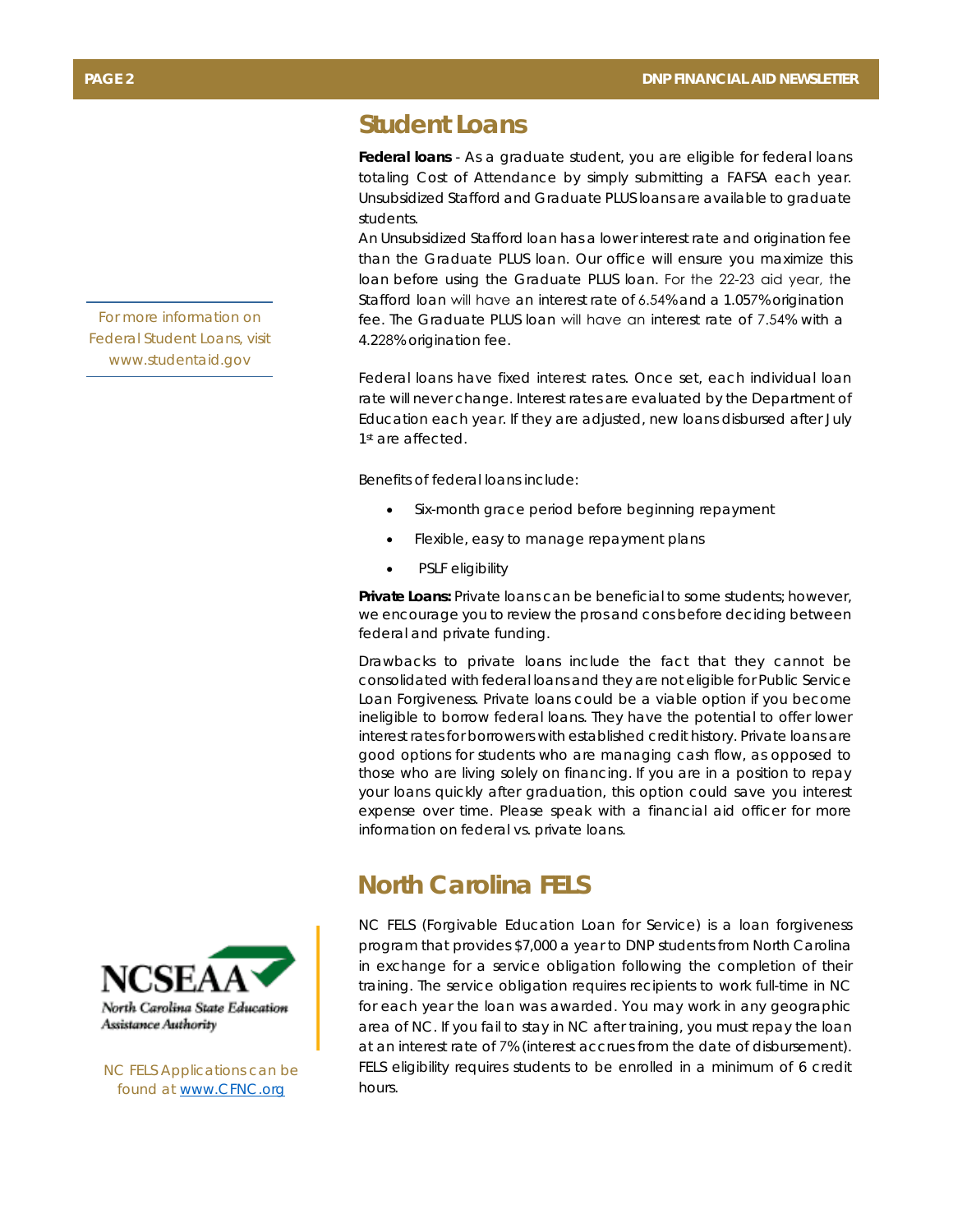# **Public Service Loan Forgiveness (PSLF)**

Public Service Loan Forgiveness was created by Congress to encourage individuals to enter into and continue to work full-time in public service employment. Under PSLF, borrowers may qualify for forgiveness of the remaining balance of their federal student loans after they have made 120 monthly payments while employed full-time by certain public service employers.

#### **Program Requirements:**

**BORROW** – Have eligible loans (Direct Loans Only).

**WORK** – Maintain a full-time employment status while working for a qualifying public service organization.

**REPAY** – Make 120 qualifying payments under an eligible Repayment Plan.

# *www.studentaid.gov* For more information on PSLF:

# **Financial Aid Timeline**

**October 1:** FAFSA available

**May 15, 2022:** WFSM deadline for FAFSA

**June 2022:** Financial Aid letters are emailed to students

**June 30, 2022:** Deadline to accept/decline awards, sign master promissory notes and complete entrance counseling

**August 15, 2022**: First financial aid disbursement available

**January 3, 2023**: Second disbursement available

**May 8, 2023:** Third disbursement available

**May 15, 2023:** Second year financial aid application deadline

**August 2023:** Second year, first financial aid disbursement